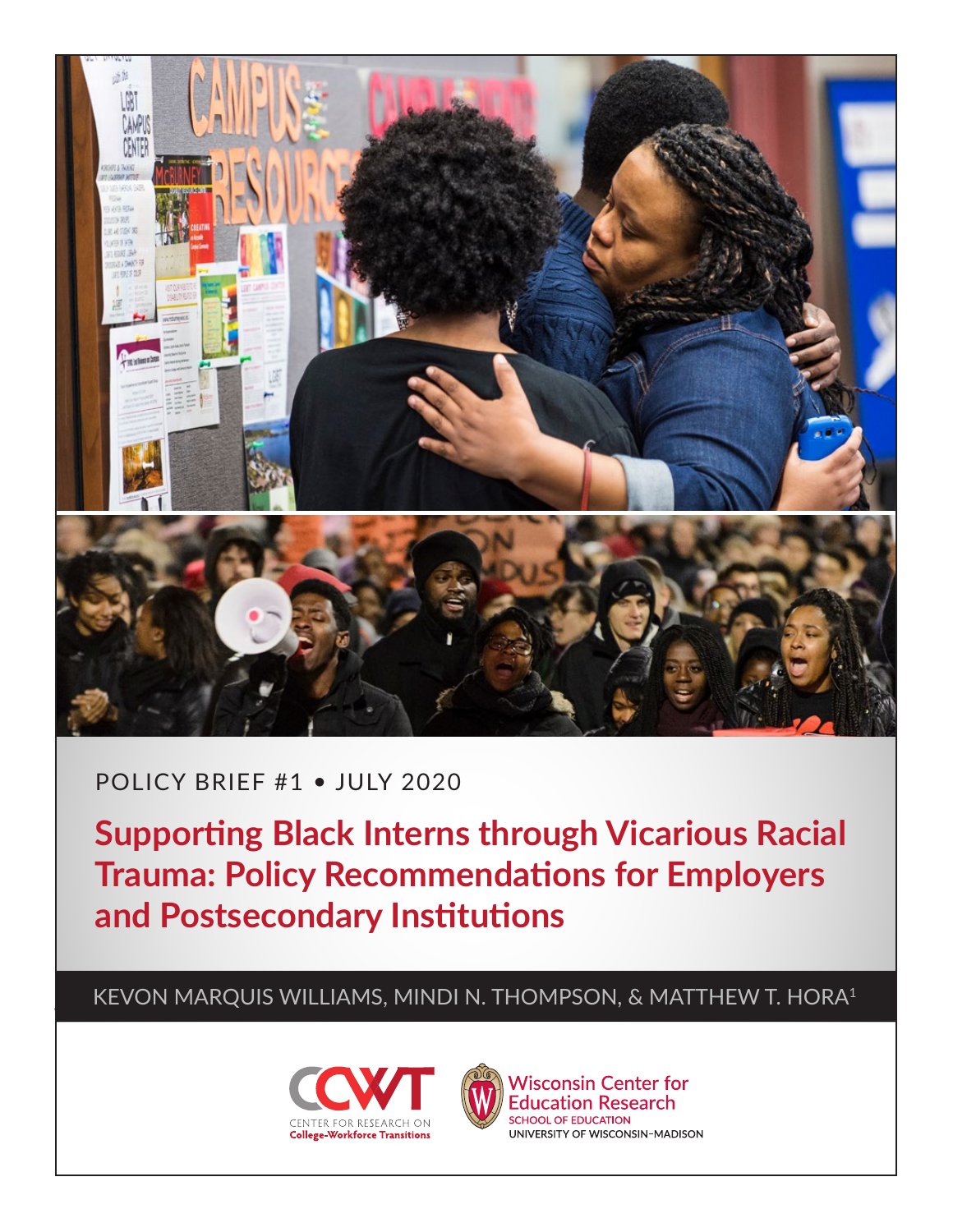In the wake of the civil protests demanding justice for George Floyd and Breonna Taylor and equality for marginalized communities, Black undergraduates have continued to pursue and complete internships around the country. As initiatives mobilized by college students' activism, these protests, and the evident ethnoviolence that has followed them, motivates this question that is being overlooked in media accounts of internships during the tumultuous summer of 2020: "What are host organizations doing to support and protect Black student interns?"

Across the higher education landscape, college students are pursuing internships because research shows that internships lead to higher rates of employment after graduation (Silva et al., 2018), higher wages and job satisfaction (Jung & Lee, 2017), and better grades as compared to students who do not complete an internship (Binder et al., 2015). Black students in particular are being urged to pursue internships through initiatives at many Historically Black Colleges and Universities in an effort to enhance career prospects of their graduates.

Unfortunately, the research literature on internships and much of the advocacy for these potentially transformative experiences almost universally ignores the issue of race, and how the structural inequities in American society (and labor markets) may impact Black student interns. While issues such as discriminatory hiring practices and workplace harassment, both of which continue to plague the American workplace, should be part of the national conversation, in this policy brief we highlight the more subtle yet no less damaging psychological impacts that may be affecting Black college student interns.

Although the long history of systemic racism within America is gaining widespread attention due to the recent civil unrest and growing movement for policing reform, the reality is that racism is a continued and undeniable part of the everyday Black experience. In the U.S., Black individuals have the highest mortality rates from police brutality across races, dying from police brutality roughly 2.5 times more than the White majority population (Edwards, Lee, & Esposito, 2019). The accumulative impacts of this long history of systemic racism has been compounded by a rise in hate crimes in recent years (Center for the Study of Hate & Extremism, 2018). As such, Black student interns may find themselves psychologically taxed from coping with vicarious racial trauma.

[Vicarious trauma,](https://www.counseling.org/docs/trauma-disaster/fact-sheet-9---vicarious-trauma.pdf) also known as secondary trauma, refers to the process by which racial injuries resulting from witnessing globalized police brutality and hate crimes can be internalized (Jenkins & Baird, 2002). Vicarious racial trauma has a number of documented detrimental outcomes, including burnout (Newell & McNeil, 2010) and post-traumatic stress symptoms (Helms, Nicolas, & Green, 2010). Racial trauma and the cumulative impacts of everyday experiences of racism corresponds to Black students' increased susceptibility to mental and physical health concerns that can impair daily functioning (Pieterse, Todd, Neville, & Carter, 2012). For example, research shows that experiences with racism within Black populations are linked to acute stress (Brondolo et al., 2009; Clark et al. 1999), non-clinical paranoia (Combs et al., 2006), and symptoms of depression and anxiety (Paradies et al., 2015). Over time, these stressors compound and contribute to the development of chronic physical illnesses, including hypertension and cardiovascular disease, which disproportionately impact the Black community (Brewer & Cooper, 2013; Spruill, 2010).

<sup>1</sup> All authors are affiliated with the Center for Research on College-Workforce Transitions (CCWT) at the University of Wisconsin-Madison; the first and second authors are also affiliated with the Department of Counseling Psychology at the University of Wisconsin-Madison.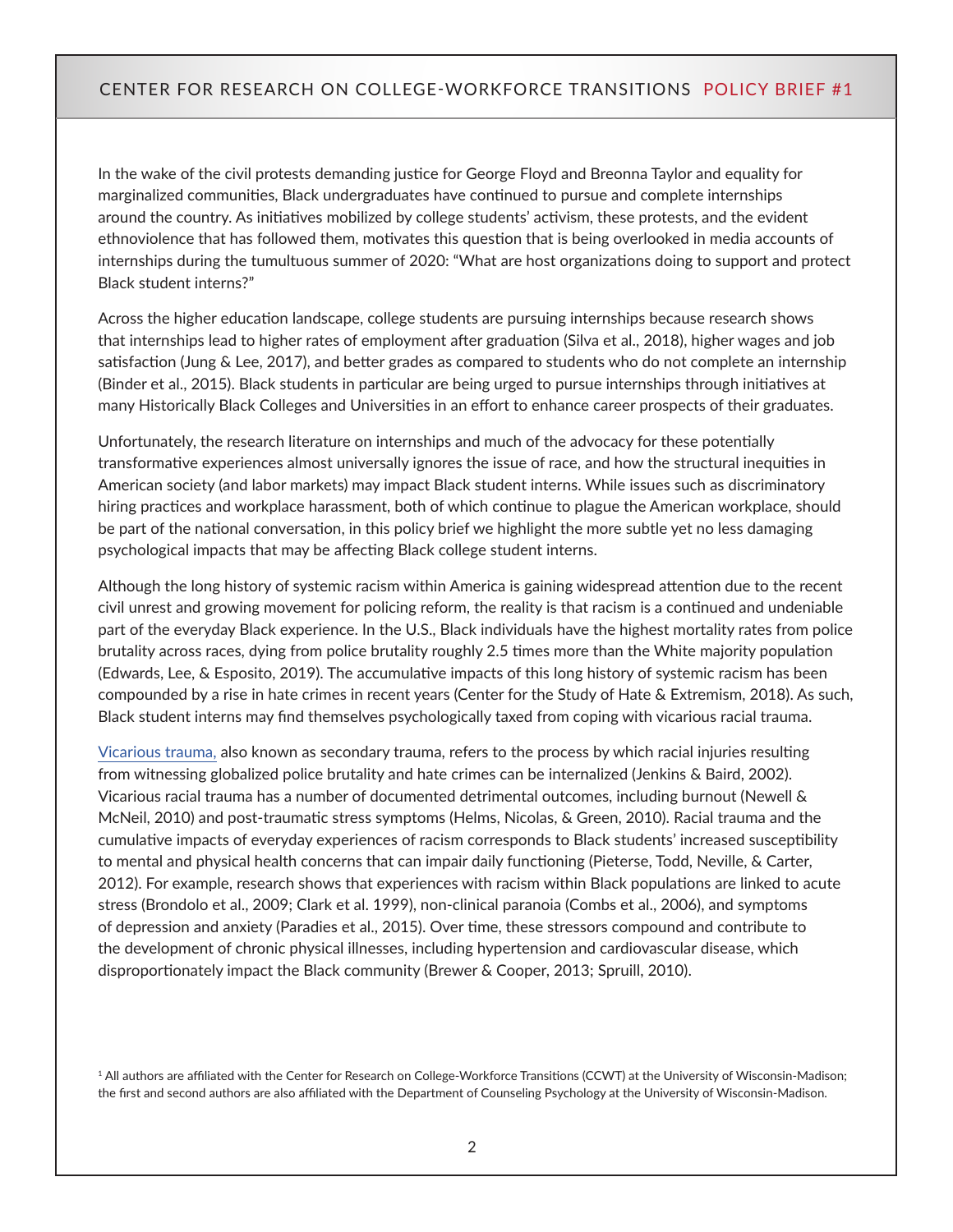In the midst of coping with distress and managing fears of becoming a victim themselves, Black student interns may find themselves at their emotional threshold. This cumulative stress may impact their ability to focus on work tasks. Given the long history of systemic racism in the United States, the recent civil protests are unlikely to be the last time students are forced to cope and heal while maintaining their academic and internship commitments. As such, our goal is to (1) increase awareness of issues facing Black student interns, and (2) provide specific actions that internship sites can take to support Black student interns.

# **Five Steps Organizations can take to Support Black Student Interns**

# **1. Enhance Supervisor Support**

Supervisor support plays a critical role in employee morale and self-efficacy (Griffin, Patterson, & West, 2001). As such, support from supervisors (including internship site supervisors and campus-based academic and career advisors) represents a key mechanism of social support that can benefit Black interns as they simultaneously navigate organizational integration, task completion, coping with racial trauma, engaging in community organizing, and completing academic requirements.

Supervisors are often recognized as representatives of an organization's culture and values. Research indicates that supervisor support directly leverages employees' observations of overall organizational support (DeConinck, 2010). Perceptions of low supervisor support has been demonstrated to contribute to lower organizational commitment and increased turnover (Maertz, Griffeth, Campbell, & Allen, 2007) whereas perceptions of high supervisor support has been linked to reduced job demand stress (Steinhardt, Dolbier, Gottlieb, & McCallister, 2003) and increased job satisfaction (Babin & Boles, 1996). Supervisor support also has been shown to be beneficial in minimizing burnout for employees within work contexts with heightened risks of vicarious trauma, such as mental health treatment (Gibson, Grey, & Hastings, 2009) and nursing (Weigl et al., 2016).

To provide support to their Black interns, supervisors are encouraged to:

- Communicate support to interns directly and regularly, which can be communicated via phone and/or email, and reinforced during meetings and check-ins.
- Acknowledge and validate the distress that civil unrest, documented cases of police brutality and hate crimes, and political policies may cause to your student interns. Brief interns on vicarious trauma, indicate it to be a natural response, and normalize discussions around the effects it can have on one's mental and physical health and work performance. Supervisor support and affirmation can aid in processing trauma and inhibit detrimental consequences of role insecurities on self-efficacy beliefs (Bell, Kulkarni, & Dalton, 2003).
- Educate interns on support that is available through the organization, including campus-based mental health treatment and programs offered through the organization's department of human resources or employee development.
- Convey the most effective process for interns to voice concerns (e.g. contacting supervisors or human resources).
- Acknowledge that supervisors, especially supervisors of color, may find themselves stretched thin or distressed themselves. As such, encouraging [strong team support](https://onlinelibrary.wiley.com/doi/pdf/10.1002/job.101?casa_token=SHkMFKMNfRkAAAAA:WuhNUFgwx-1Efk7ZMe3Eyo4lhtZrqg1I76mMFXlKLGjrs76tVALDQyk_1NC54mDyGKuolLNVaDfLIG4) may buffer interns' role autonomy, workefficiency, and job satisfaction where individual supervisor support may not be immediately accessible (Griffin, Patterson, & West, 2001).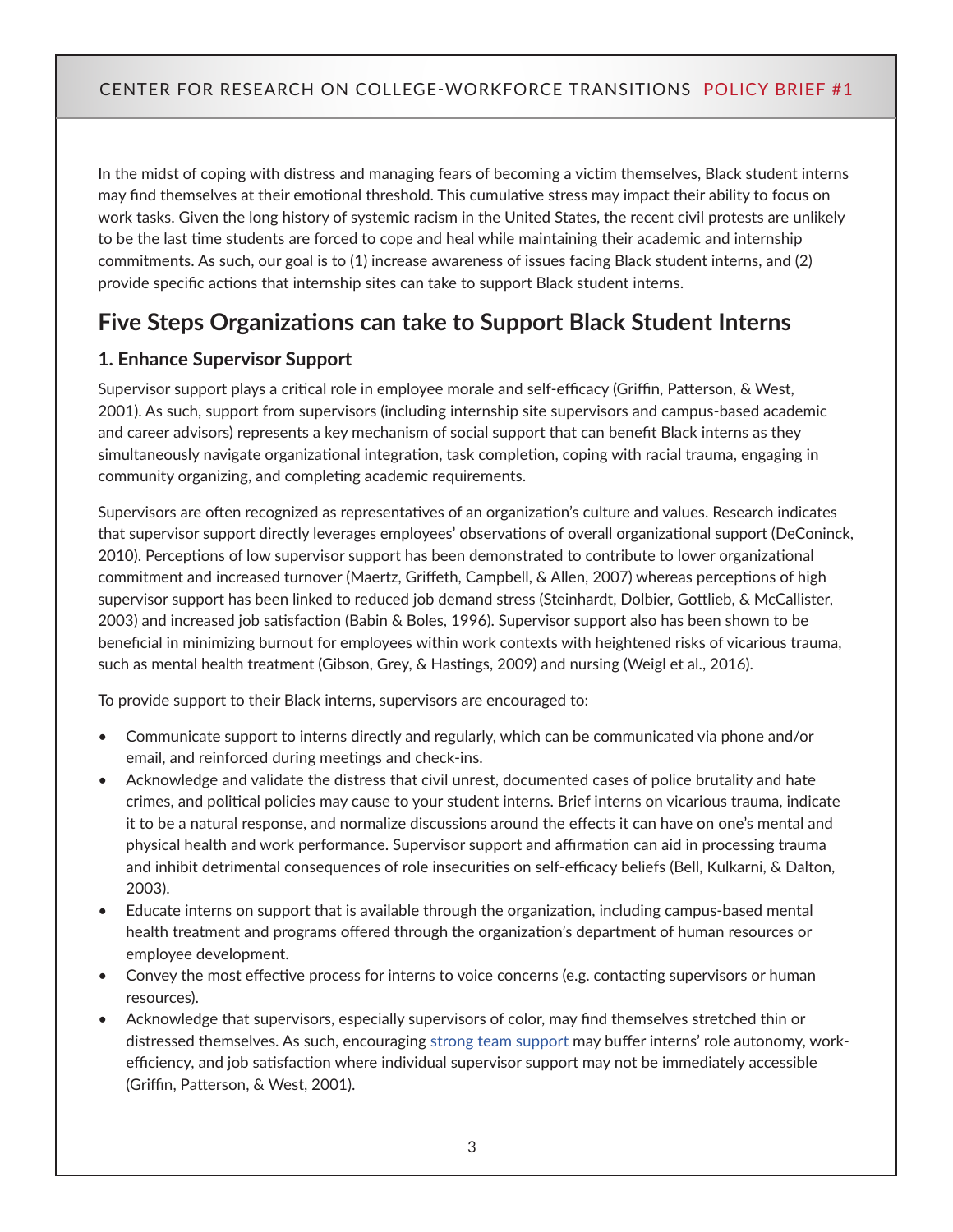#### **2. Maintain Engagement**

Though expressing organizational support is important, Black interns may initially struggle with openly conveying a need for support. Notable factors that can impede Black interns from reaching out include, but are not limited to: levels of [organizational trust](https://www.tandfonline.com/doi/pdf/10.1080/09585190210158547?casa_token=4aNwjqOj7C0AAAAA:koFxOJTlzYx11BbehhM8F58m6JDzVxp8vER9D9ZYz7jH2f3PXPI1YWKRZ4Jc0TRzJODvagvGLNmU) given that they are new to the organization and their role, prior life experiences, and the nature in which racism may affect them personally.

According to the Social Exchange Theory (Blau, 1968), trusting relationships are grounded by consistent interaction. Active discourse and communication provide opportunities for each party to comprehend each other's behavioral integrity (i.e., one practicing what they preach; Simons, 1999). Developing a relationship based upon mutuality is needed in order to build trust (DeConinck, 2010; Homans,1958). Dynamics of power, however, challenge the ability for trust to develop (Nunkoo & Ramkinssoon, 2012). In other words, individuals in lower status positions may interpret higher social costs associated with trusting others, especially when they or their peers have experienced past manipulation or harassment.

There is a long history of employment discrimination and workplace harassment experienced by Blacks within the United States and glaring racial disparities exist when considering Black representation within management (i.e., despite making up 13.4% of the U.S. population, [Black individuals fulfill roughly 7% of Management](https://www.bls.gov/careeroutlook/2018/article/blacks-in-the-labor-force.htm?view_full)  [Occupations;](https://www.bls.gov/careeroutlook/2018/article/blacks-in-the-labor-force.htm?view_full) Toossi & Joyner, 2018). As a result, Black interns may have justifiable cautiousness when developing trust in management.

To enhance trust, organizations are encouraged to:

- Recognize that the personal effects of racial trauma are commonly delayed and implications surface as experiences accumulate over time (Helms, Nicolas, & Green, 2010). Given that Black interns are simultaneously adjusting to their role while making meaning of the current racial climate, it is important for supervisors to acknowledge that interns may not recognize their performance or mental health to be affected.
- Acknowledge that racism is an unfortunate everyday reality of the Black experience (Essed, 1991) and that Black student interns may have differential reactions and needs. Though direct racial discrimination may not be experienced each day for all individuals, the systemic nature of historical oppression marginalizes and stigmatizes Blackness, thereby forcing Black students to alternate and code-switch in order to safely navigate work and school spaces (Carter, 2003; Steele, 2011). Indeed, most Black interns have already had to acquire personal strategies to cope with racism over time and may rely on grit, resilience, and community for support. As such, Black student interns may not feel it immediately necessary to resource organizational support within the organization.
- Inform interns about actions the organization is taking to support macrolevel change. Conveying clear organizational and supervisor support can be an invaluable step toward assisting Black interns and expressing aligned values.
- Promote proactive managerial engagement over time that reinforces empathy, affirmation, and reciprocal values. Accommodative managerial engagement has been shown to improve trust and perceived ingroupness (Willemyns, Gallois, & Callan, 2003). As applied to supporting Black student interns, this may include: maintaining a non-domineering relationship (i.e., address interns as equals instead of inferiors), avoiding coercive management, conveying an openness to listening to opinions and concerns, practicing active listening when consulted, engaging in small talk and offering self-disclosures that presents oneself as relatable and human (e.g., as a parent, as a hobbyist, as a former intern), offering praise to interns on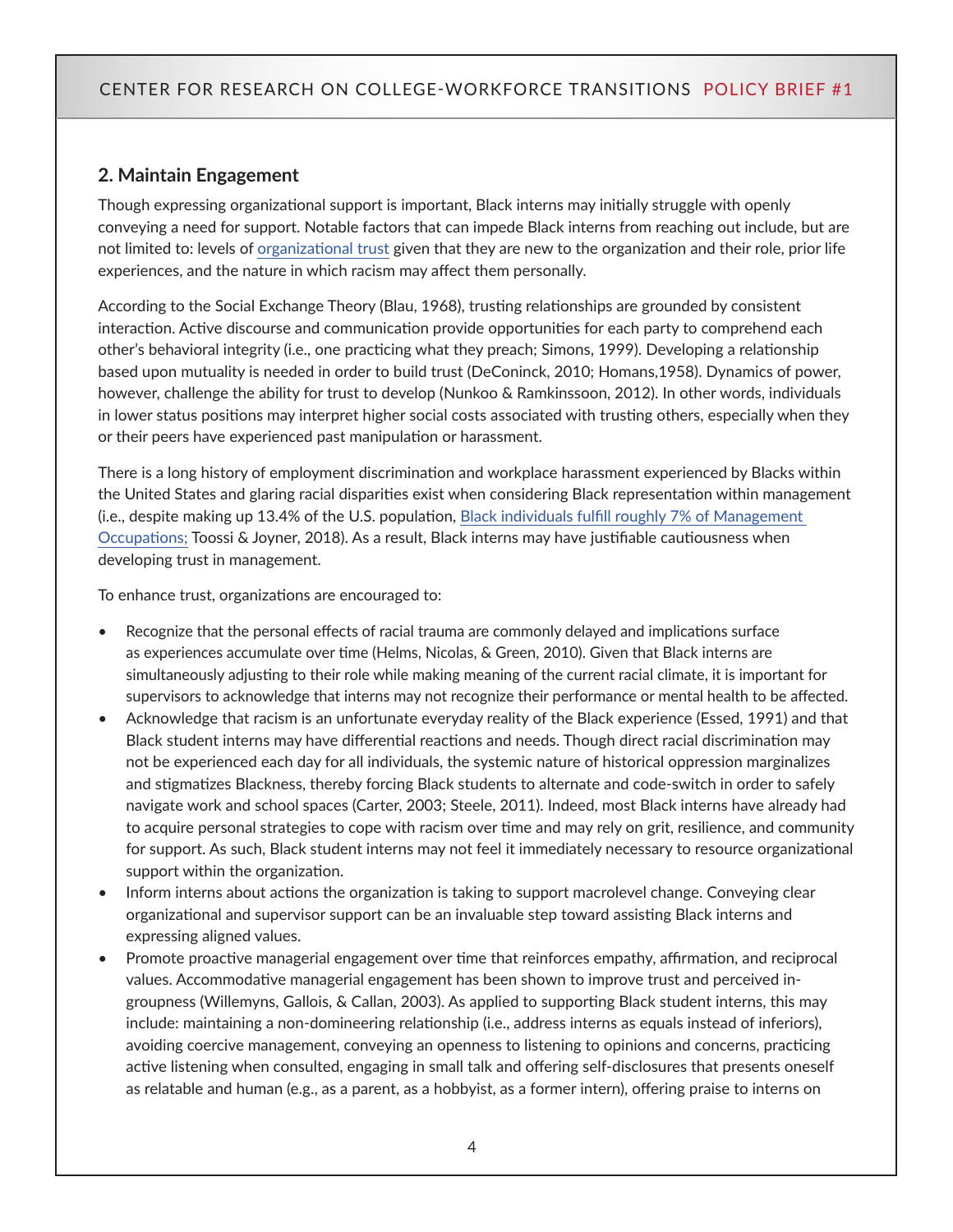successful performance, and affirming their value to the organization and team. Collectively, these efforts can minimize detrimental impacts of power differentials and improve Black student interns' trust and perceived belongingness (Willemyns, Gallois, & Callan, 2003; DeConinck, 2010) as they gauge their need for organizational support and continue to adapt to internal and external circumstances.

# **3. Offer Flexibility**

[Flexible work arrangements](https://www.tandfonline.com/doi/abs/10.1080/00223980903356073?casa_token=L4H9kwSvslIAAAAA%3A7QEkaT-vO0WvJ7nkDtr02fln22vlyg5abiwj3xjoNTJT4TOcD5yaRsvQbQ8D4vJ1fvIlM7qNd-N3&journalCode=vjrl20) have been found to increase employee job satisfaction and reduce turnover (McNall, Musuda, & Nicklin, 2009). Flexibility offers perceived autonomy in managing a healthy work and family balance (Greenhaus & Powell, 2006), which is especially valuable for Black student interns who seek to practice activism or are concerned the current racial climate may increase their susceptibility to ethnoviolence. Justifying such fears, there have been increased global concerns of policing, racial violence, and the criminalization of Black Lives Matters. Intentions to suppress protests with early mandated curfews resulted in unlawful police violence towards protestors and Black bystanders. Anti-protestor sentiments and violence against protestors has incited fears of further hate crimes surfacing across our nation. In addition, the U.S. remains in the throes of the COVID-19 pandemic, which is disproportionately affecting the Black community.

Flexibility, therefore, is a work context that can improve Black interns morale and wellness, protect Black interns' physical safety, and provide Black interns with heightened access to resources that can benefit them and their family emotionally and financially.

In practical terms, host organizations are encouraged to:

- Offer flexibility in work schedules for Black interns who are unable to safely work in person because doing so requires them to commute at times that comply with city curfews or forces them to contend with hostile environments as they navigate their commute or physical office spaces.
- Adjust work schedules and deadlines to provide flexibility to Black interns as they navigate the complexities wrought by the COVID-19 pandemic and civil unrest. For example, supervisors are encouraged to allow Black interns who are engaged in activism to be able to attend critical community organizing events. In addition, Black student interns who are experiencing psychological distress or coping with grief from the loss of lives within their families and communities may benefit from extending deadlines for work products.

#### **4. Avoid Making Assumptions about Black Student Interns and Avoid Workplace Discrimination**

Talking about race and racism in the U.S. has become increasingly commonplace in everyday conversations due to a combination of attention to the disproportionately high rates of unemployment and infection from the COVID-19 pandemic among Black individuals, documented instances of police brutality and racism, and a politically divisive presidential election cycle. These conversations about race and politicism are often carried into the workplace. As such, racial [microaggressions](https://www.npr.org/2020/06/08/872371063/microaggressions-are-a-big-deal-how-to-talk-them-out-and-when-to-walk-away), which are covert and often unintentional racist notions, (Sue et al., 2007) are inevitable experiences for Black interns that may impact their experience, perceived belonging, and ability to cope with racial duress.

Racial microaggressions can occur in three forms. Microassaults are explicit verbal or symbolic racist assaults or threats (DeCuir-Gunby & Gunby, 2016). An example of a microassault is the intentional use of a racially derogatory term or phrase or the act of sending or giving someone a racially driven symbol (e.g., [placement](https://abcnews.go.com/US/black-boeing-employee-sues-company-finding-noose-desk/story?id=63713972)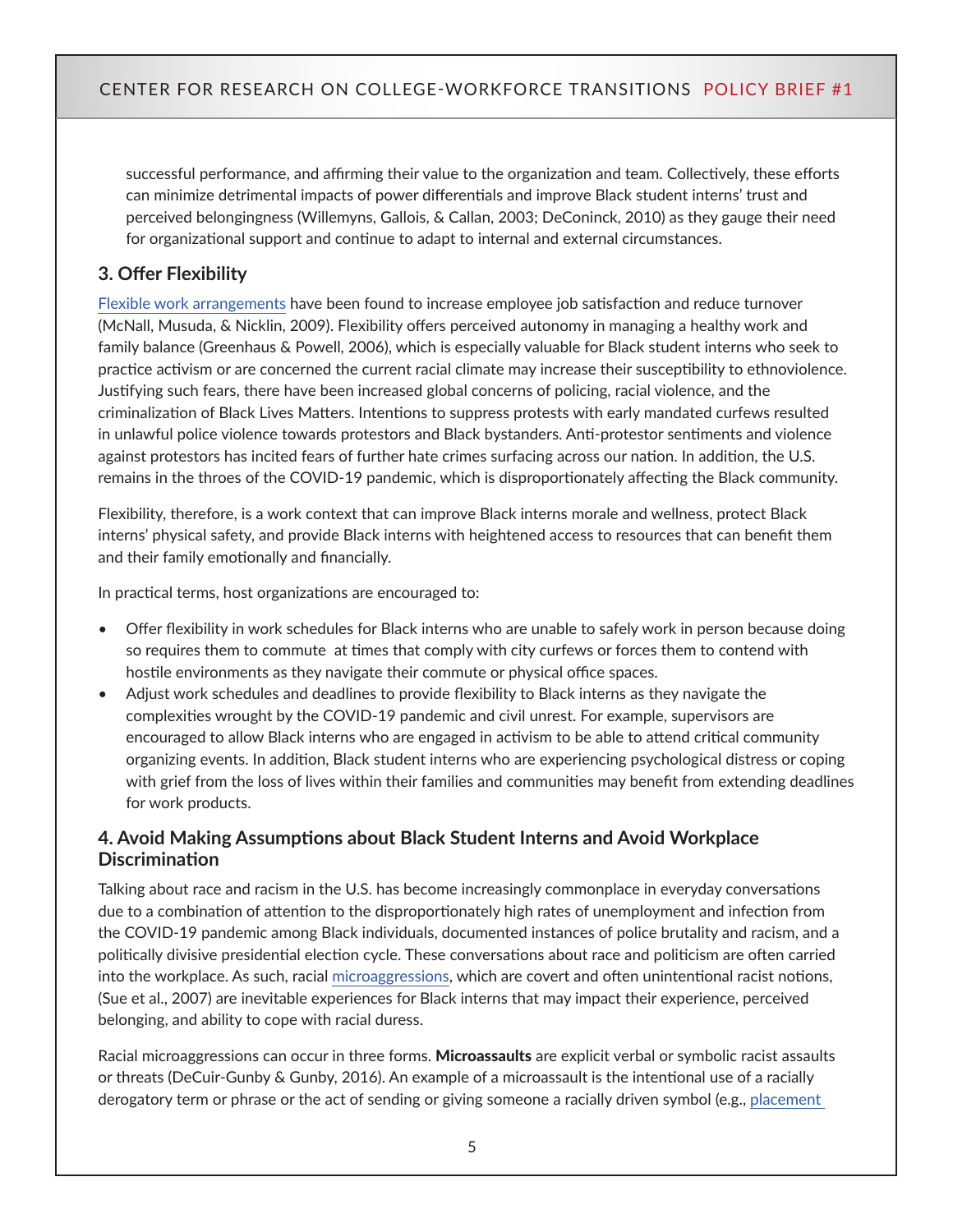[of a noose at an employees' desk](https://abcnews.go.com/US/black-boeing-employee-sues-company-finding-noose-desk/story?id=63713972) or [jokingly gifting a Black employee a watermelon\)](https://www.nydailynews.com/news/national/bar-owner-fire-racist-gift-biracial-employee-article-1.3791043). Microassaults are acts of racism that most people agree perpetuates overt racism and therefore are more likely to be reprimanded. Microinsults are sentiments or expressions that connote insultingly racist ideals (DeCuir-Gunby & Gunby, 2016). They are typically proposed as a compliment and unintentionally reinforce racist assumptions. An example of a microinsult often experienced by Black people is being told that they are "well-spoken," have good hair "for a black person," or that they are not viewed as "a typical Black person" because of their "professionalism" or "attractiveness." Being subtle, microinsults can have delayed implications as they may not immediately be recognized by the receiver as racist. Microinvalidations, like microinsults, are covert racist expressions that invalidate the experiences of racism by Black people (DeCuir-Gunby & Gunby, 2016). These are often used by individuals to denounce themselves as racist or to express allyship. An example of a widely expressed microinvalidation is ["I do not see color,"](https://level.medium.com/when-white-people-say-they-dont-see-color-5b57a5bb933a) which invalidates the value of racial identity and the history of harm that has been inflicted on Black individuals because of their skin color. Another prominent microinvalidation echoed since the murder of Trayvon Martin, is "All Lives Matter." Though it is true that all lives matter, this microinvalidation is tone-deaf and denies the reality that Black lives have been undervalued due to historical and systemic racism.

To avoid making assumptions about, and discriminating against Black interns, supervisors and organizations are encouraged to:

- Avoid singling Black interns out to provide insights regarding the current climate, to identify allyship, or to ask them for insight on how to be anti-racist or a better ally. Despite harmless intent, these notions can reinforce racist assumptions and make Black interns feel targeted, attacked, and uncomfortable.
- Remember that not all Black interns share the same reactions to current events. For example, some Black interns may be enthusiastically engaged in community activism. Some may be feeling particularly distressed by the current racial and political climate and want to talk about it openly with supervisors. And some may actively and intentionally choose not to engage in conversations about these topics at internship given the inherent power dynamics at play in the organizational setting and the precarity of their employment.
- Commit to doing your own work to combat anti-Black racism and to take action to move toward [Non-](https://twitter.com/mireillecharper/status/1266335563197501440)[Optical Allyship.](https://twitter.com/mireillecharper/status/1266335563197501440) Complete a [Racial Equity Building Challenge](https://www.eddiemoorejr.com/21daychallenge) to deepen your own understanding and awareness, and consider ways to [adapt the challenge](https://debbyirving.com/21-day-plan-community-adopters/) to address the needs of your organization.
- Avoid relying upon Black interns to fix your organization's diversity, equity, and inclusion issues. Not all Black interns may identify themselves to be knowledgeable on how allies and organizations can be of best support. For those who do hold this knowledge, it is draining to act as a cultural broker when the interns themselves are distressed. Remember that Black interns are not being compensated to provide such consultation and expecting them to engage in this unpaid labor for your benefit perpetuates abuse of power, which is likely to further alienate Black student interns.

#### **5. Encourage Self-Care and Resilience**

Though widely discussed, self-care is an elusive and nuanced practice within the Black community (Quaye et al., 2019). Consequences of systemic racism, like being of lower positionality and lower socioeconomic status, impede Black individuals' access to and outcomes from health and wellness resources (Blendon, Aiken, Freeman, & Corey, 1989; Obasi & Leong, 2009; Kennedy, Mathis & Woods, 2007). Moreover, internalized guilt, stigma, and or impostor feelings fostered from racially bounded narratives (e.g., "I must work harder to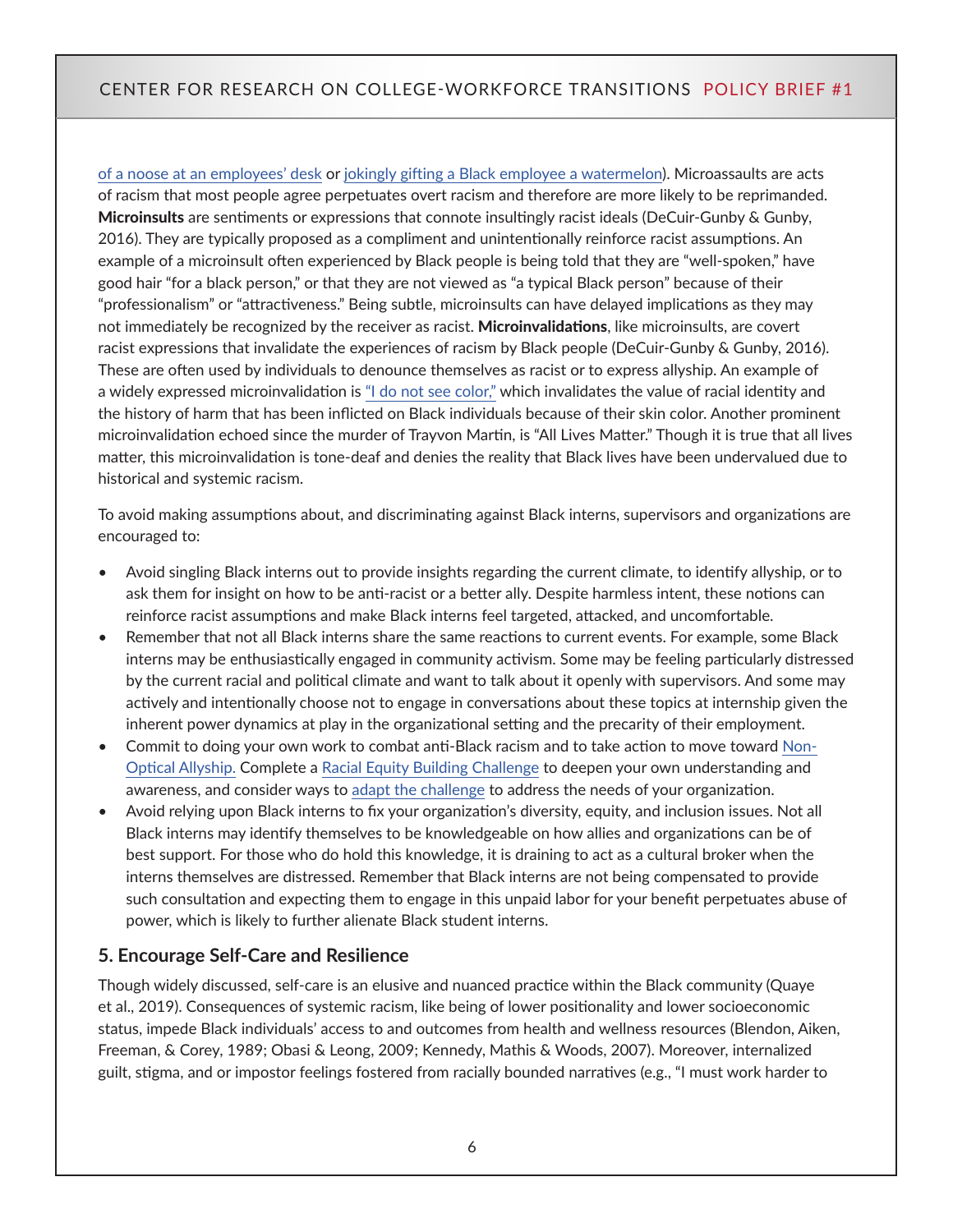prove I am not only here because of affirmative action or White guilt") can increase distress (Peteet, Brown, Lige, & Lanaway, 2015) while simultaneously limiting Black interns aptness to practice self-care. Supporting Black interns to thrive in the face of everyday discrimination may include increasing critical consciousness, collectively resisting oppression and other barriers to wellness, and encouraging connections through community (French et al., 2020; Watts, 2004; Watts, Diemer, & Voight, 2011).

In Quaye and colleagues' (2019) analysis of "Racial Battle Fatigue" (i.e., exhaustion from coping and battling with persistent racism) among Black educators, five common practices were identified as helpful to support the process of recharging and healing. These included: disconnecting from emotionally draining peers and environments, accessing safe spaces, drawing upon community, caring for one's body, and attending counseling. Considering that not all Black interns may have access to each of these resources, host organizations are encouraged to systematically develop and provide resources for Black student interns. This represents an important action to assist Black interns while subsequently destigmatizing needs for support and healing that may be commonly experienced but otherwise unspoken among Black interns.

Some recommended resources to assist in jumpstarting your list to educate yourselves and share with Black interns include:

- [American Foundation for Suicide Prevention \(AFSP\)](https://afsp.org/) (Provides a Helpline in crisis)
- [Black Emotional and Mental Health \(BEAM\)](https://www.beam.community/tool-kits-education)
- [Black Lives Matter Healing in Action Toolkit](https://blacklivesmatter.com/wp-content/uploads/2017/10/BLM_HealinginAction-1-1.pdf?__cf_chl_jschl_tk__=185a1528a9959cf988a72fa3814b10af6312a992-1593360705-0-AQsuYvOT-r_-88oenoEyZ4SxyTn-JaWBJMM7YyXx0GG3A6weLGZFWQN8CZISlzBV11zYWe4Pxd_B9CNnTW-ubeLhN-aHaNuXzS_PPi2sXK4aNSa5gCssy9XSsw56XrQPyQlESv_JU7umLkBq07NvsMDMyjjCZL4jt-MToEX34WVoVv6lwshWDU0WAST8T2KnobLHZuPlQZaPk1UW_tAIPrbI2Pp7J7qRQYZJKTWOUkVl_9Qc9soiMfIc0v46MT5U7O1cJwB-eoo7-AERfE9Hensle44a4nds1pmX6KUjmE1i1Loj0X9r5Qd1Wgjs6qzy477fYKqbCnOwuM83jzze_wC-EdAmB5TLzELlh4DHJH1XcUIXcP6cwNJ66uP3Wdc630aQUp48qALhdrQysOaioXI)
- [Dive in Well](https://www.diveinwell.com/)
- **[Ethels Club](https://www.ethelsclub.com/)**
- [Family-Care, Community-Care and Self-Care Tool Kit: Healing in the Face of Cultural Trauma](https://www.abpsi.org/pdf/FamilyCommunitySelfCareToolKit.pdf)
- [Girl Trek](https://www.girltrek.org/)
- [Liberate Meditation: Meditation App for the Black, Indigenous, and People of Color](https://liberatemeditation.com/)
- [National Allegiance of Mental Illness \(NAMI\)](https://www.nami.org/Your-Journey/Identity-and-Cultural-Dimensions#:~:text=800%2D950%2DNAMI&text=Our%20culture%2C%20beliefs%2C%20sexual%20identity,and%20supports%20work%20for%20us.) (Provides a Helpline in crisis)
- [National Queer and Trans Therapists of Color Network](https://www.nqttcn.com/)
- [Sista Afya](https://www.sistaafya.com/conditions-healing)
- **[Therapy for Black Girls](https://therapyforblackgirls.com/)**

# **Conclusion**

As once stated by the late great Maya Angelou, "Prejudice is a burden that confuses the past, threatens the future and renders the present inaccessible." Racial trauma, as an unwarranted yet contingent reality of the Black experience, has detrimental implications for the daily functioning of Black undergraduate student interns. This includes but is not limited to their accessibility to support and prosperity as future leaders. Acknowledging that systemic racism requires an aggregated and incessant effort to deconstruct, this policy brief sought to describe racism Black student interns may be susceptible to and provide insight on efforts that can be immediately adopted within organizations to bolster Black student intern's resilience and fortify an anti-racist work setting. This brief also seeks to stimulate further conversation and analysis of racial disparities within internship programs and areas where internships may fall short in supporting the development of Black student interns.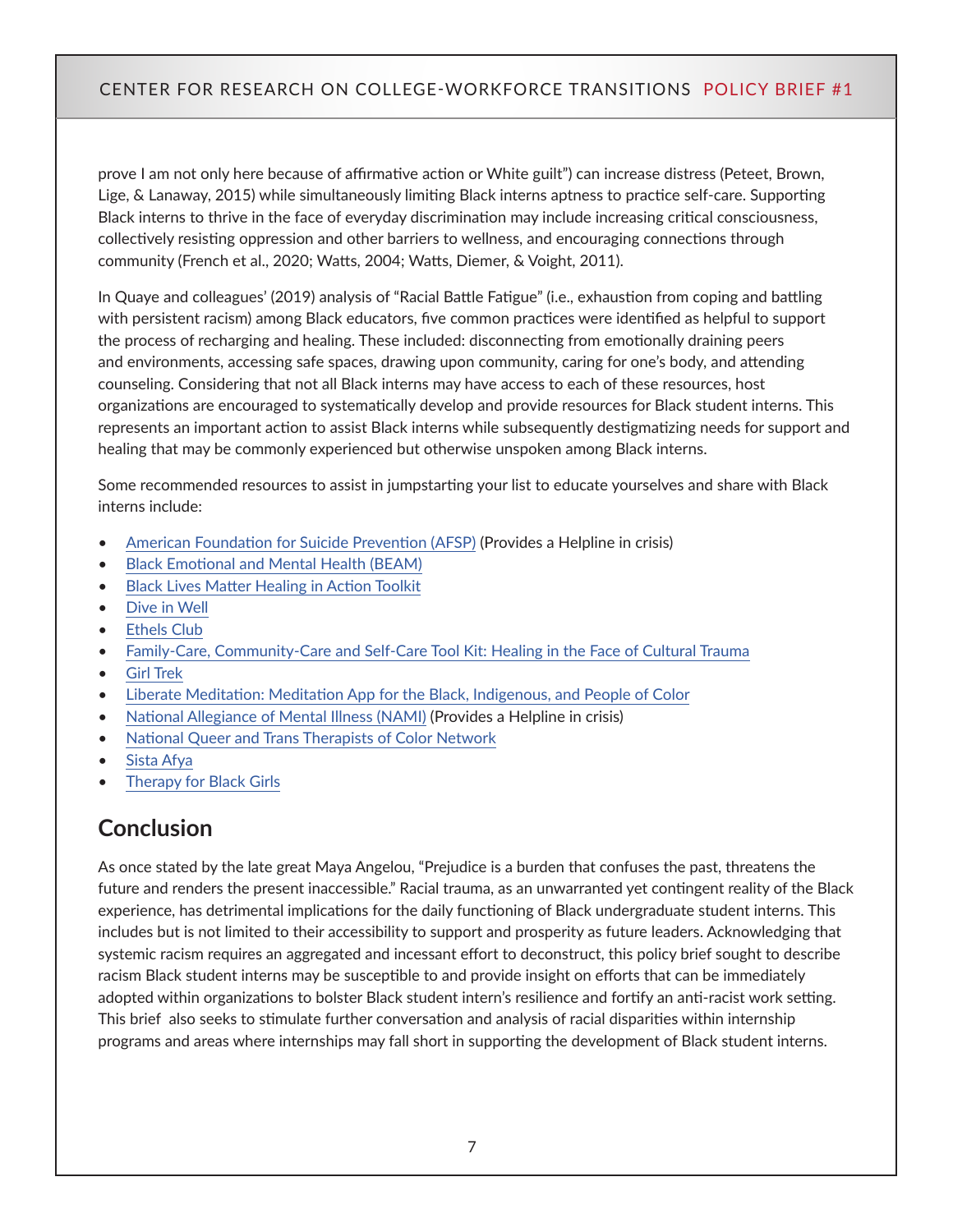# **References**

- Babin, B. J., & Boles, J. S. (1996). The effects of perceived co-worker involvement and supervisor support on service provider role stress, performance and job satisfaction. *Journal of Retailing, 72*(1), 57-75. [doi:10.1016/](https://doi.org/10.1016/S0022-4359(96)90005-6) [S0022-4359\(96\)90005-6](https://doi.org/10.1016/S0022-4359(96)90005-6)
- Bell, H., Kulkarni, S., & Dalton, L. (2003). Organizational prevention of vicarious trauma. *Families in Society, 84*(4), 463-470. [doi:10.1606/1044-3894.131](https://doi.org/10.1606/1044-3894.131)
- Binder, J. F., Baguley, T., Crook, C., & Miller, F. (2015). The academic value of internships: Benefits across disciplines and student backgrounds. *Contemporary Educational Psychology, 41,* 73-82.
- Blau, P. M. (1968). Social exchange. International Encyclopedia of the Social Sciences, 7, 452-457.
- Blendon, R. J., Aiken, L. H., Freeman, H. E., & Corey, C. R. (1989). Access to medical care for black and white Americans: a matter of continuing concern. *JAMA, 261*(2), 278-281.
- Brondolo, E., Ver Halen, N. B., Pencille, M., Beatty, D., & Contrada, R. J. (2009). Coping with racism: A selective review of the literature and a theoretical and methodological critique. *Journal of Behavioral Medicine, 32*(1), 64-88. [doi:10.1007/s10865-008-9193-0](https://doi.org/10.1007/s10865-008-9193-0)
- Carter, P. L. (2003). " Black" cultural capital, status positioning, and schooling conflicts for low-income African American youth. *Social Problems, 50*(1), 136-155.
- Center for the Study of Hate & Extremism. (2018). *Report to the nation: Hate crimes rise in the U.S. cities and counties in time of division & foreign interference*. Retrieved from [https://csbs.csusb.edu/sites/csusb\\_csbs/](https://csbs.csusb.edu/sites/csusb_csbs/files/2018%20Hate%20Report%205-141PM.pdf) [files/2018%20Hate%20Report%205-141PM.pdf](https://csbs.csusb.edu/sites/csusb_csbs/files/2018%20Hate%20Report%205-141PM.pdf)
- Clark, R., Anderson, N. B., Clark, V. R., & Williams, D. R. (1999). Racism as a stressor for African Americans: A biopsychosocial model. *American Psychologist, 54*(10), 805.
- Combs, D. R., Penn, D. L., Cassisi, J., Michael, C., Wood, T., Wanner, J., & Adams, S. (2006). Perceived racism as a predictor of paranoia among African Americans. *Journal of Black Psychology, 32*(1), 87-104. [doi:10.1177/0095798405283175](https://doi.org/10.1177/0095798405283175)
- DeConinck, J. B. (2010). The effect of organizational justice, perceived organizational support, and perceived supervisor support on marketing employees' level of trust. *Journal of Business Research, 63*(12), 1349-1355. [doi:10.1016/j.jbusres.2010.01.003](https://doi.org/10.1016/j.jbusres.2010.01.003)
- DeCuir-Gunby, J. T., & Gunby Jr, N. W. (2016). Racial microaggressions in the workplace: A critical race analysis of the experiences of African American educators. *Urban Education, 51*(4), 390-414. [doi:10.1177/0042085916628610](https://doi.org/10.1177/0042085916628610)
- Edwards, F., Lee, H., & Esposito, M. (2019). Risk of being killed by police use of force in the United States by age, race–ethnicity, and sex. *Proceedings of the National Academy of Sciences, 116*(34), 16793-16798. [doi:10.1073/pnas.1821204116](https://doi.org/10.1073/pnas.1821204116)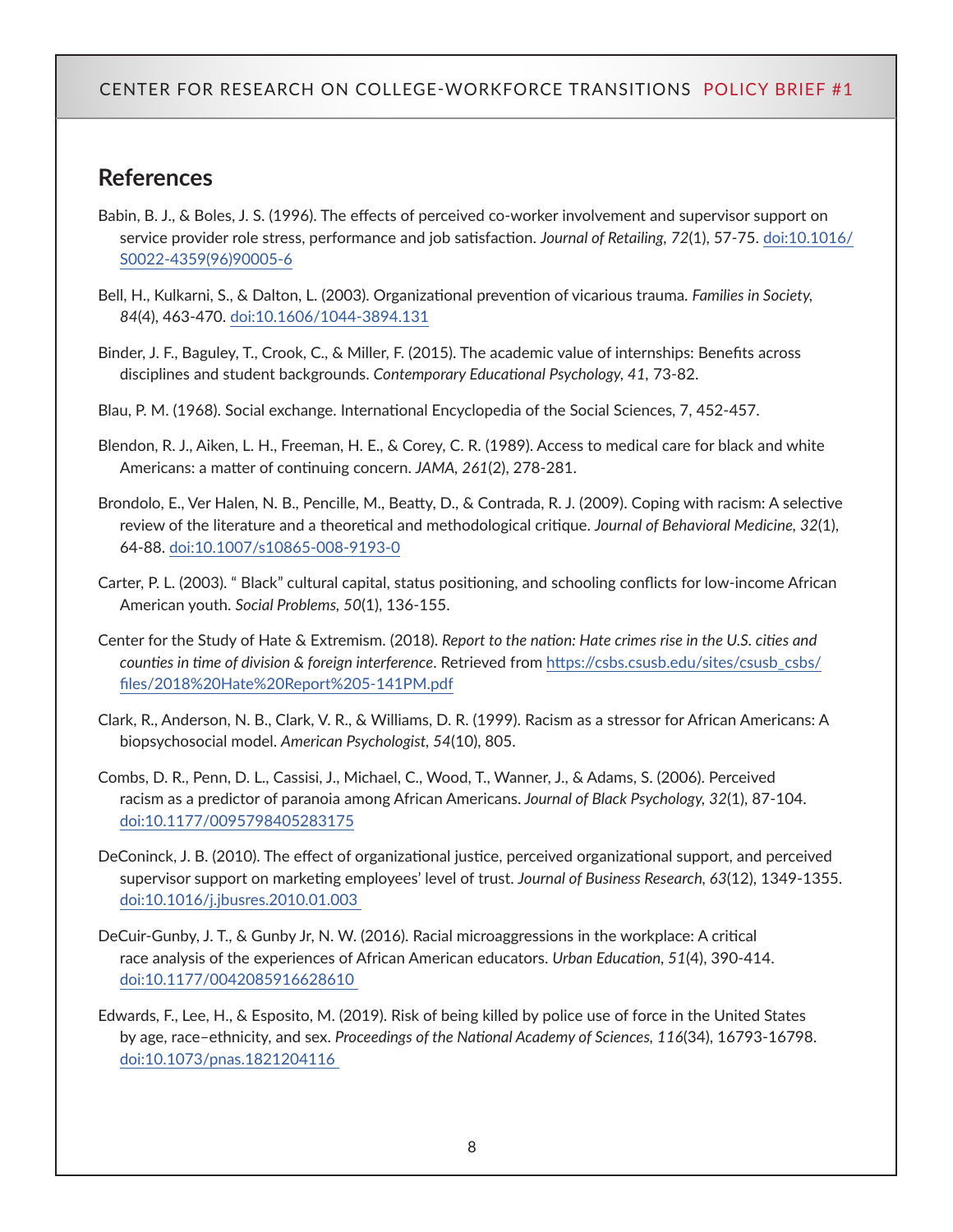Eisenberger, R., Stinglhamber, F., Vandenberghe, C., Sucharski, I. L., & Rhoades, L. (2002). Perceived supervisor support: contributions to perceived organizational support and employee retention. *Journal of Applied Psychology, 87*(3), 565. [doi:10.1037/0021-9010.87.3.565](https://doi.org/10.1037/0021-9010.87.3.565)

Essed, P. (1991). *Understanding everyday racism: An interdisciplinary theory (Vol. 2).* Sage.

- French, B. H., Lewis, J. A., Mosley, D. V., Adames, H. Y., Chavez-Dueñas, N. Y., Chen, G. A., & Neville, H. A. (2020). Toward a Psychological Framework of Radical Healing in Communities of Color. *The Counseling Psychologist, 48*(1), 14–46.<https://doi.org/10.1177/0011000019843506>
- Gibson, J. A., Grey, I. M., & Hastings, R. P. (2009). Supervisor support as a predictor of burnout and therapeutic self-efficacy in therapists working in ABA schools. *Journal of Autism and Developmental Disorders, 39*(7), 1024.
- Greenhaus, J. H., & Powell, G. N. (2006). When work and family are allies: A theory of work-family enrichment. *Academy of Management Review, 31*(1), 72-92.<https://doi.org/10.5465/amr.2006.19379625>
- Griffin, M. A., Patterson, M. G., & West, M. A. (2001). Job satisfaction and teamwork: The role of supervisor support. *Journal of Organizational Behavior, 22*(5), 537-550.<https://doi.org/10.1002/job.101>
- Helms, J. E., Nicolas, G., & Green, C. E. (2010). Racism and ethnoviolence as trauma: Enhancing professional training. *Traumatology, 16*(4), 53-62. [doi:10.1177/1534765610389595](https://doi.org/10.1177/1534765610389595)
- Jenkins, S. R., & Baird, S. (2002). Secondary traumatic stress and vicarious trauma: A validation study. *Journal of Traumatic Stress: Official Publication of The International Society for Traumatic Stress Studies, 15*(5), 423-432. [doi:10.1023/A:1020193526843](https://doi.org/10.1023/A:1020193526843)
- Jung, J., & Lee, S. J. (2017). Impact of internship on job performance among university graduates in South Korea. *International Journal of Chinese Education, 5*(2), 250-284.
- McNall, L. A., Masuda, A. D., & Nicklin, J. M. (2009). Flexible work arrangements, job satisfaction, and turnover intentions: The mediating role of work-to-family enrichment. *The Journal of Psychology: Interdisciplinary & Applied, 144*(1), 61-81. [doi:10.1080/00223980903356073](https://doi.org/10.1080/00223980903356073)
- Nunkoo, R., & Ramkissoon, H. (2012). Power, trust, social exchange and community support. *Annals of Tourism Research, 39*(2), 997-1023. [doi:10.1016/j.annals.2011.11.017](https://doi.org/10.1016/j.annals.2011.11.017)
- Obasi, E. M., & Leong, F. T. (2009). Psychological distress, acculturation, and mental health-seeking attitudes among people of African descent in the United States: A preliminary investigation. *Journal of Counseling Psychology, 56*(2), 227.
- Paradies, Y., Ben, J., Denson, N., Elias, A., Priest, N., Pieterse, A., ... & Gee, G. (2015). Racism as a determinant of health: a systematic review and meta-analysis. *PloS one, 10*(9), e0138511. [doi:10.1371/journal.](https://doi.org/10.1371/journal.pone.0138511) [pone.0138511](https://doi.org/10.1371/journal.pone.0138511)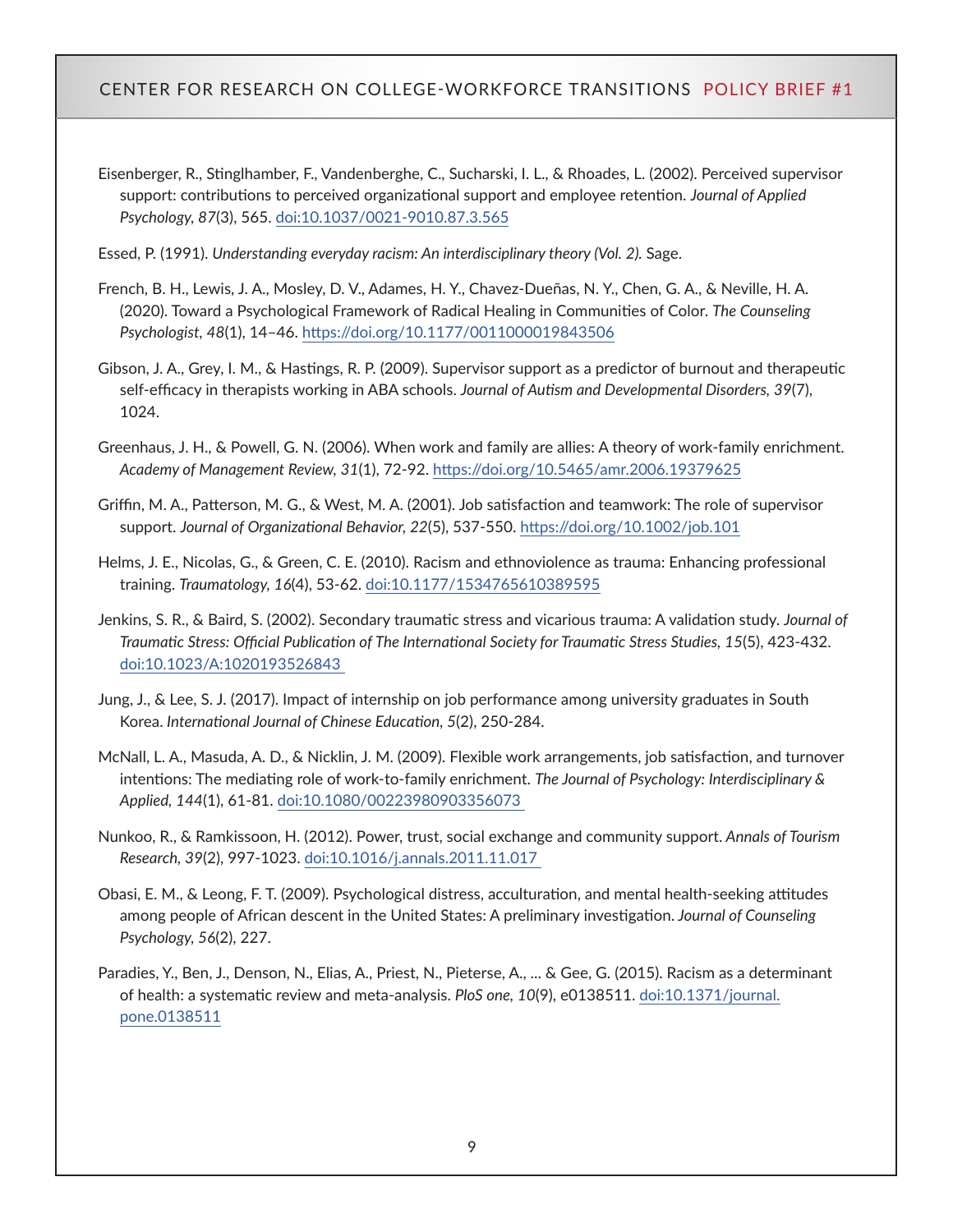- Peteet, B. J., Brown, C. M., Lige, Q. M., & Lanaway, D. A. (2015). Impostorism is associated with greater psychological distress and lower self-esteem for African American students. *Current Psychology, 34*(1), 154- 163.
- Pieterse, A. L., Todd, N. R., Neville, H. A., & Carter, R. T. (2012). Perceived racism and mental health among Black American adults: A meta-analytic review. *Journal of Counseling Psychology, 59*(1), 1. [doi:10.1037/](https://doi.org/10.1037/a0026208) [a0026208](https://doi.org/10.1037/a0026208)
- Quaye, S. J., Karikari, S. N., Rashad Allen, C., Kwamogi Okello, W., & Demere Carter, K. (2019). *Strategies for practicing self-care from racial battle fatigue.*
- Silva, P., Lopes, B., Costa, M., Melo, A. I., Dias, G. P., Brito, E., & Seabra, D. (2018). The million-dollar question: can internships boost employment?. *Studies in Higher Education, 43*(1), 2-21.
- Simons, T. L. (1999). Behavioral integrity as a critical ingredient for transformational leadership. J*ournal of Organizational Change Management, 12*(2), 89-104. [doi:10.1108/09534819910263640](https://doi.org/10.1108/09534819910263640)
- Simons, T., Friedman, R., Liu, L. A., & McLean Parks, J. (2007). Racial differences in sensitivity to behavioral integrity: Attitudinal consequences, in-group effects, and "trickle down" among Black and non-Black employees. *Journal of Applied Psychology, 92*(3), 650. [doi:10.1037/0021-9010.92.3.650](https://doi.org/10.1037/0021-9010.92.3.650)
- Steinhardt, M. A., Dolbier, C. L., Gottlieb, N. H., & McCalister, K. T. (2003). The relationship between hardiness, supervisor support, group cohesion, and job stress as predictors of job satisfaction. *American Journal of Health Promotion, 17*(6), 382-389. [doi:10.4278/0890-1171-17.6.382](https://doi.org/10.4278/0890-1171-17.6.382)
- Steele, C. M. (2011). *Whistling Vivaldi: And other clues to how stereotypes affect us (issues of our time).* WW Norton & Company.
- Sue, D. W., Capodilupo, C. M., Torino, G. C., Bucceri, J. M., Holder, A. M. B., Nadal, K. L., & Esquilin, M. (2007). Racial microaggressions in everyday life: Implications for clinical practice. *American Psychologist, 62*(4), 271–286. <https://doi.org/10.1037/0003-066X.62.4.271>

Toossi, M., & Joyner, L. (2018). *Blacks in the labor force.* U.S. Bureau of Labor Statistics: Spotlight on statistics.

- Watts, R. J. (2004). Integrating social justice and psychology. *The Counseling Psychologist, 32,* 855–865. doi:1177/0011000004269274
- Watts, R. J., Diemer, M. A., & Voight, A. M. (2011). Critical consciousness: Current status and future directions. *New Directions for Child & Adolescent Development,* (134), 43–57. doi:10.1002/cd.310
- Weigl, M., Stab, N., Herms, I., Angerer, P., Hacker, W., & Glaser, J. (2016). The associations of supervisor support and work overload with burnout and depression: A cross‐sectional study in two nursing settings. *Journal of Advanced Nursing, 72*(8), 1774-1788. [doi:10.1111/jan.12948](https://doi.org/10.1111/jan.12948)
- Willemyns, M., Gallois, C., & Callan, V. (2003). Trust me, I'm your boss: Trust and power in supervisor– supervisee communication. *International Journal of Human Resource Management, 14*(1), 117-127. [doi:10.1080/09585190210158547](https://doi.org/10.1080/09585190210158547)